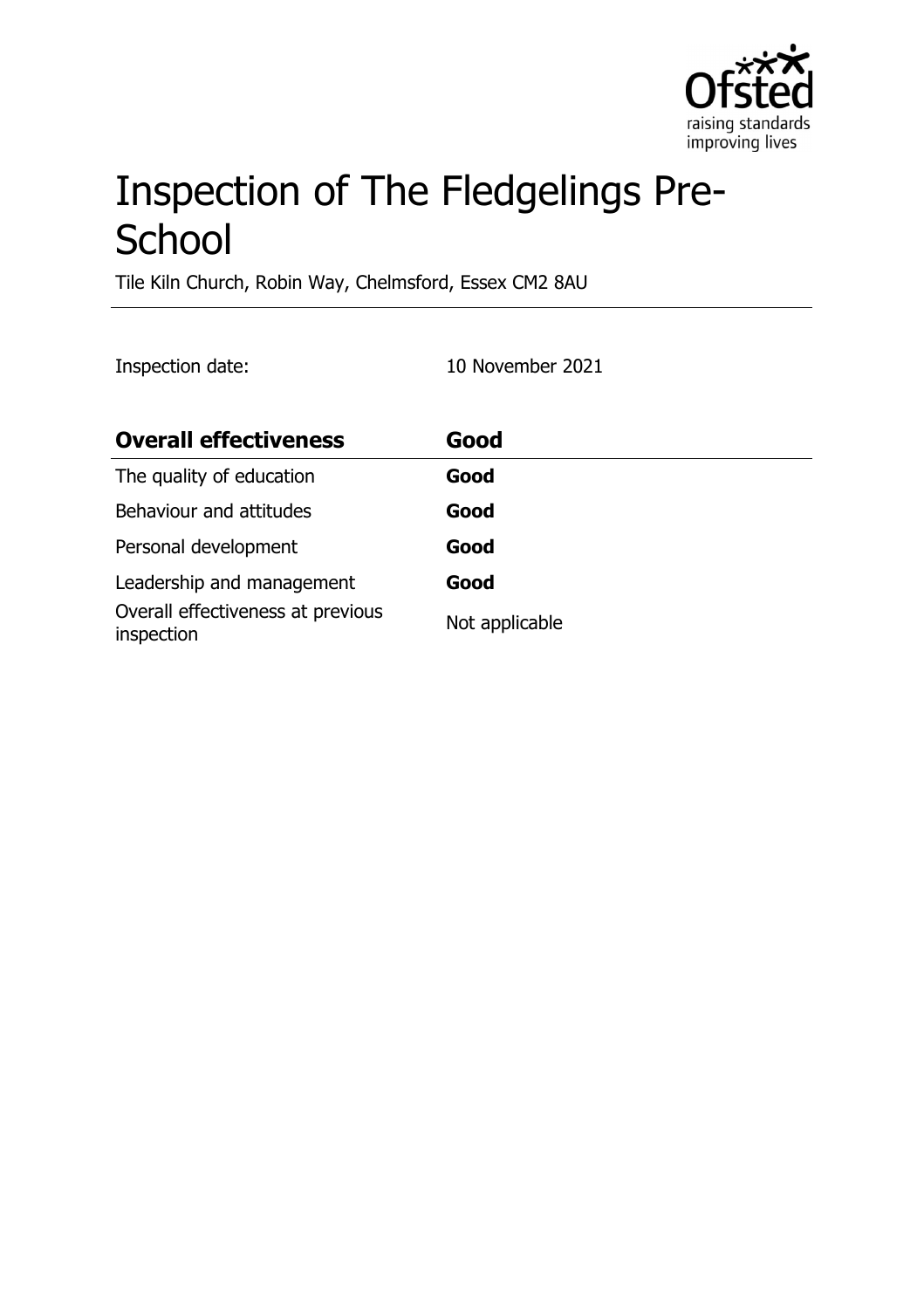

# **What is it like to attend this early years setting?**

#### **The provision is good**

Children enjoy playing outside in the fresh air, where they take part in lots of active play. They have access to resources that are thoughtfully arranged to support their learning. Children confidently take safe risks in their play. They climb a wooden frame and use an assortment of crates and planks to make a ramp and try balancing while walking across it. Children take turns in rolling a tyre to each other, in a backward and forward motion.

Children are developing their independence. They select toys and manage their personal care needs well. Children show a can-do attitude and are keen to do things for themselves. Toddlers show understanding of how to use a knife to spread butter or marmalade on their toast and cut their toast into smaller sizes. Older children put on their coats competently.

Staff sensitively support children's emotional development and encourage them to talk about how they feel. Together, they discuss whether they feel happy or sad. For children who say they feel sad, staff offer them a teddy to cuddle. This contributes to children's sense of security.

### **What does the early years setting do well and what does it need to do better?**

- Children settle quickly in the pre-school and respond well to routines and expectations. They enjoy lots of challenging and stimulating activities that allow them to think and work through the process to achieve a result while learning and playing together. For example, while learning about animals that live in the sea, the arctic and on land, children explore the changes of ice melting into water. They then use the water as a muddy puddle, jumping in it.
- $\blacksquare$  Staff teach children about healthy eating options, how this contributes to their good health and how some foods are not good for their teeth. They discuss the benefit of eating good food, during circle time and at snack time, with children to help them understand the importance.
- $\blacksquare$  The management team provides regular time through team and individual supervision meetings for staff to discuss their work and the children they care for. Staff receive support for their ongoing professional development, including through an online training provider. This helps support their practice and children's learning needs. Staff are confident in approaching the management team and they feel that their well-being is valued.
- Staff support children who speak English as an additional language through a range of activities, such as visits to the local library and celebrating children's cultures, working closely with parents. However, staff do not consistently ensure children have rich opportunities to hear and use their home language while at the pre-school.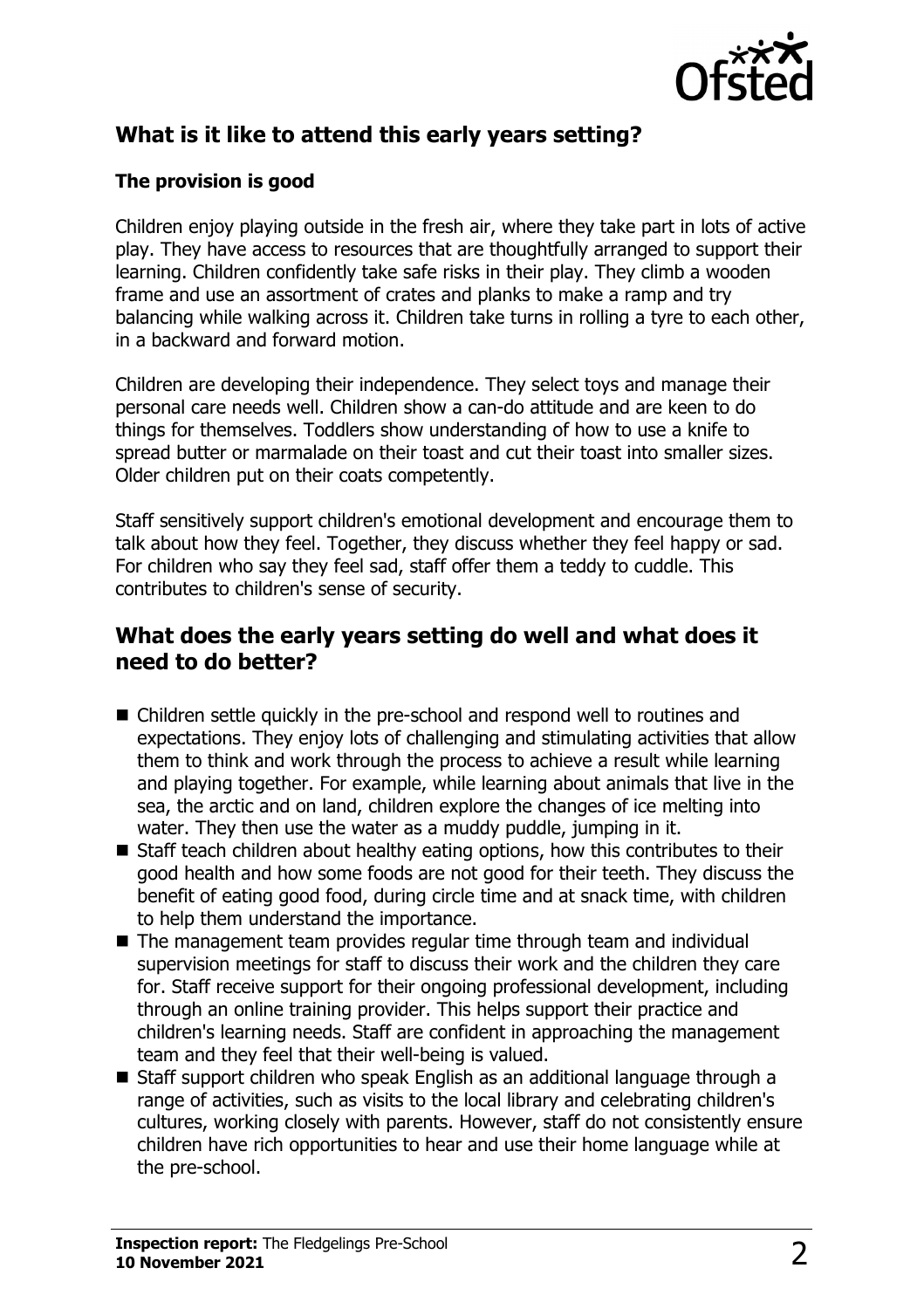

- $\blacksquare$  Staff promote children's communication and language skills well. They provide many opportunities for children to develop their vocabulary. Children readily engage in circle time, where they enjoy stories and rhymes. Staff use a range of resources to capture children's attention, such as puppets and children's pictures as they read 'The Very Hungry Caterpillar'.
- $\blacksquare$  Staff plan for the next stage in each child's learning. They use what they know about the children and children's interest to plan learning opportunities that are challenging and engaging. However, group activities are not always organised well enough to ensure that each child's learning needs are met as well as possible.
- $\blacksquare$  Partnership with parents is strong. Staff inform parents of what their child does during the day, using the online system. They engage parents in their children's learning in various ways. Staff have regular meetings with parents to discuss their children's latest achievements and the next steps in learning. Parents consistently describe good channels of communication between the pre-school and themselves. Parents express high levels of gratitude and appreciation for the work that staff do.

## **Safeguarding**

The arrangements for safeguarding are effective.

The pre-school has robust policies and procedures in place to help keep children safe and well. Staff demonstrate a good understanding of the emergency child collection procedure. They attend regular training to ensure they maintain a good knowledge of a wide range of safeguarding issues. The management and staff team are confident about signs of abuse and what actions to take should they have a concern about a child in their care. Staff understand the whistle-blowing procedure that is in place should they have a concern about a colleague or practices at the pre-school.

### **What does the setting need to do to improve?**

#### **To further improve the quality of the early years provision, the provider should:**

- $\blacksquare$  review the planning of group activities to ensure that they consistently support the learning needs of all children as well as possible
- $\blacksquare$  help children hear and use their home language during play and activities, to further support their development of speech.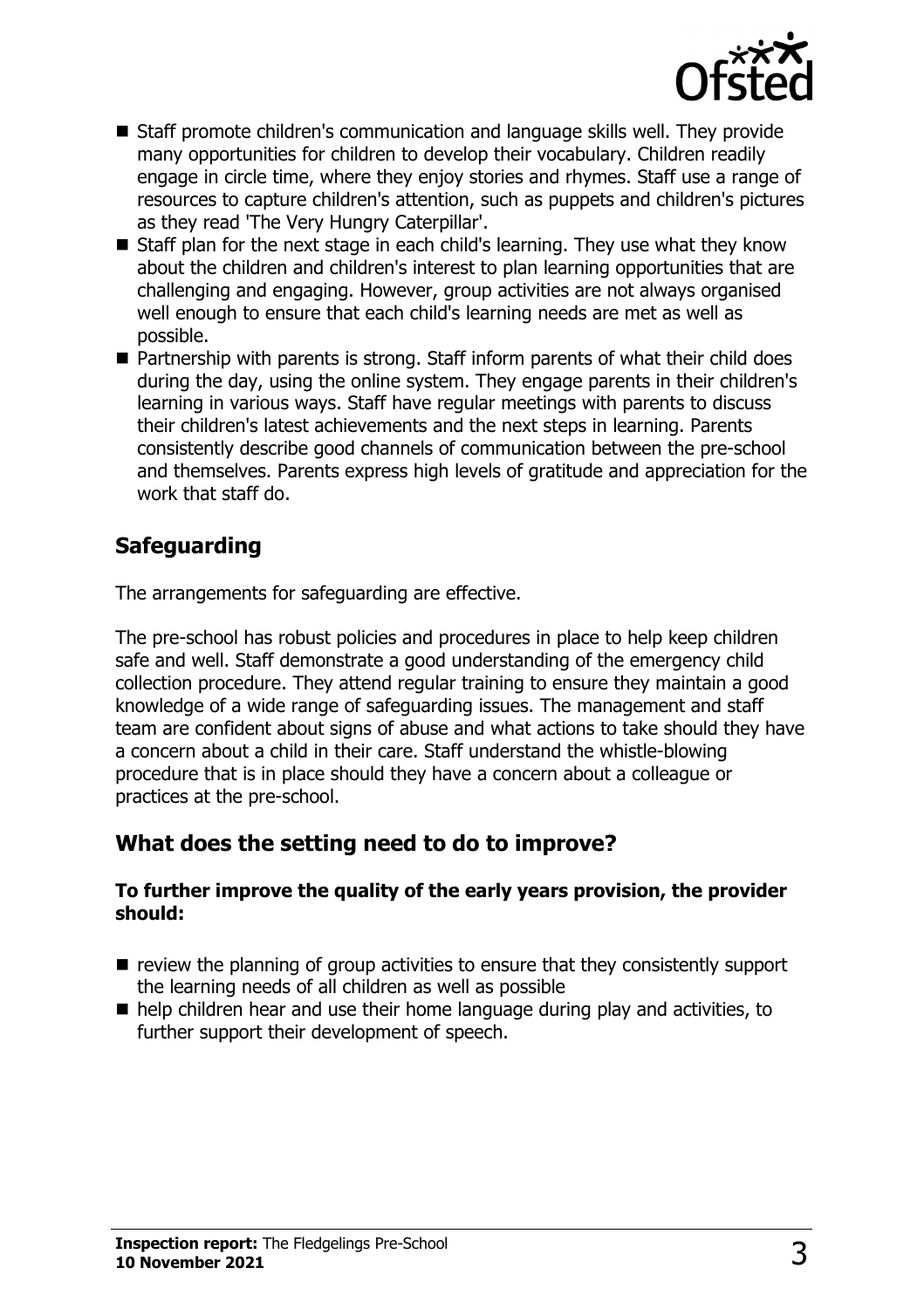

| <b>Setting details</b>                         |                                    |
|------------------------------------------------|------------------------------------|
| Unique reference number                        | EY557290                           |
| <b>Local authority</b>                         | <b>Essex</b>                       |
| <b>Inspection number</b>                       | 10174887                           |
| <b>Type of provision</b>                       | Childcare on non-domestic premises |
| <b>Registers</b>                               | Early Years Register               |
| Day care type                                  | Sessional day care                 |
| Age range of children at time of<br>inspection | $2$ to 4                           |
| <b>Total number of places</b>                  | 30                                 |
| Number of children on roll                     | 34                                 |
| Name of registered person                      | Tile Kiln Church CIO               |
| Registered person unique<br>reference number   | RP557289                           |
| <b>Telephone number</b>                        | 01245269691                        |
| Date of previous inspection                    | Not applicable                     |

### **Information about this early years setting**

The Fledglings Pre-School registered in 2018. The pre-school employs 10 members of childcare staff. Of these, seven hold appropriate early years qualifications at level 2 or above, including the manager who holds a qualification at level 5. The pre-school opens Monday to Friday during term times. Sessions are from 9am to midday, and from midday to 3pm, except on Friday when the session is from 9am to midday. The pre-school provides funded early education for two-, three- and four-year-old children.

### **Information about this inspection**

**Inspector** Taiwo Oladele-Disu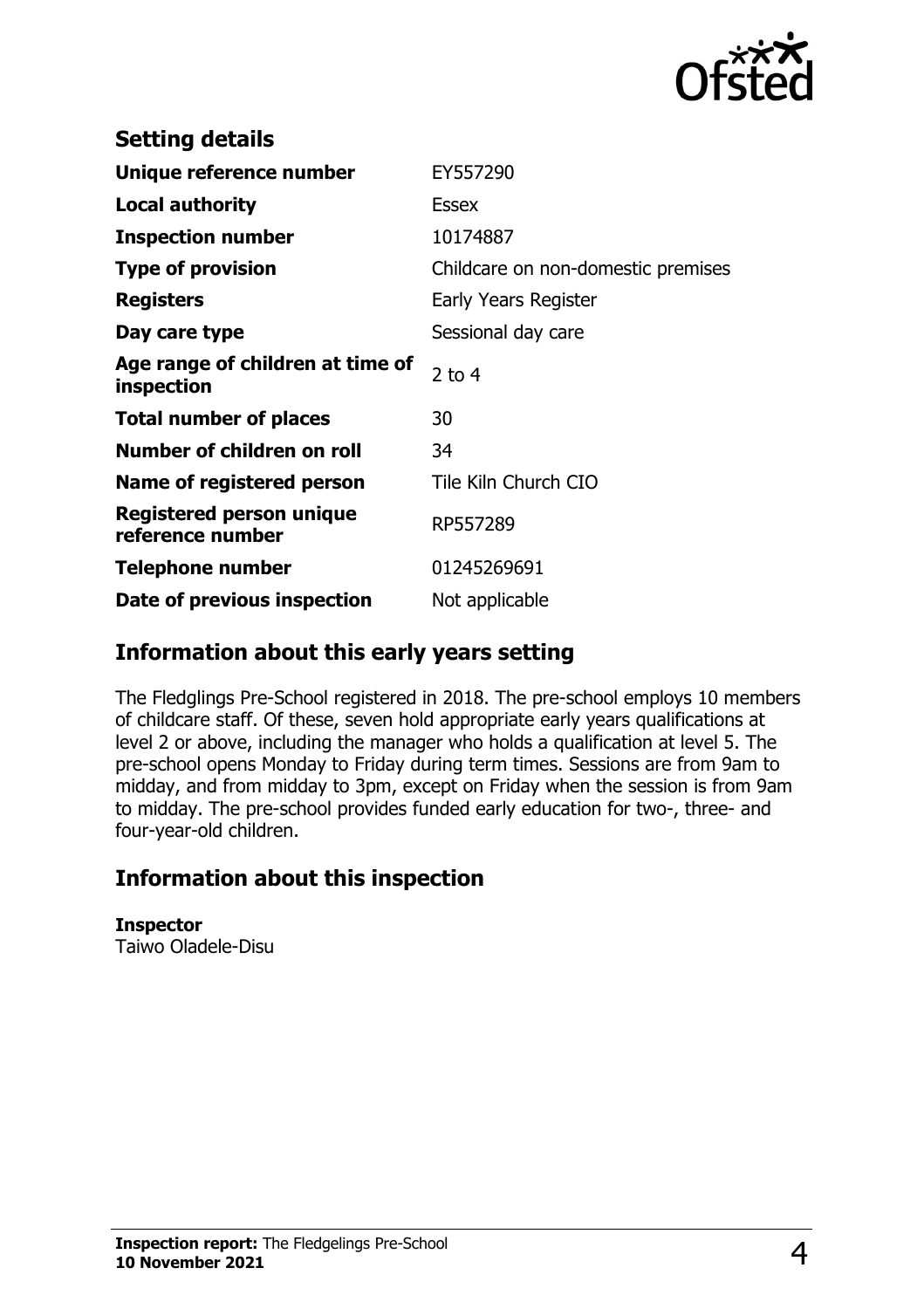

#### **Inspection activities**

- $\blacksquare$  This was the first routine inspection the pre-school received since the COVID-19 pandemic began. The inspector discussed the impact of the pandemic with the manager, and this has been taken into account in their evaluation of the preschool.
- $\blacksquare$  The manager and inspector completed a learning walk of the pre-school, inside and outdoors.
- $\blacksquare$  The manager and inspector carried out a joint observation of an activity, and together they evaluated it.
- $\blacksquare$  Children spoke to the inspector about what they enjoy doing in the pre-school.
- Staff spoke with the inspector at appropriate times during the inspection.
- $\blacksquare$  The inspector spoke to parents and took account of their written views.
- $\blacksquare$  The inspector reviewed relevant documentation, including the suitability checks of all adults working in the pre-school.

We carried out this inspection under sections 49 and 50 of the Childcare Act 2006 on the quality and standards of provision that is registered on the Early Years Register. The registered person must ensure that this provision complies with the statutory framework for children's learning, development and care, known as the early years foundation stage.

If you are not happy with the inspection or the report, you can [complain to Ofsted](http://www.gov.uk/complain-ofsted-report).